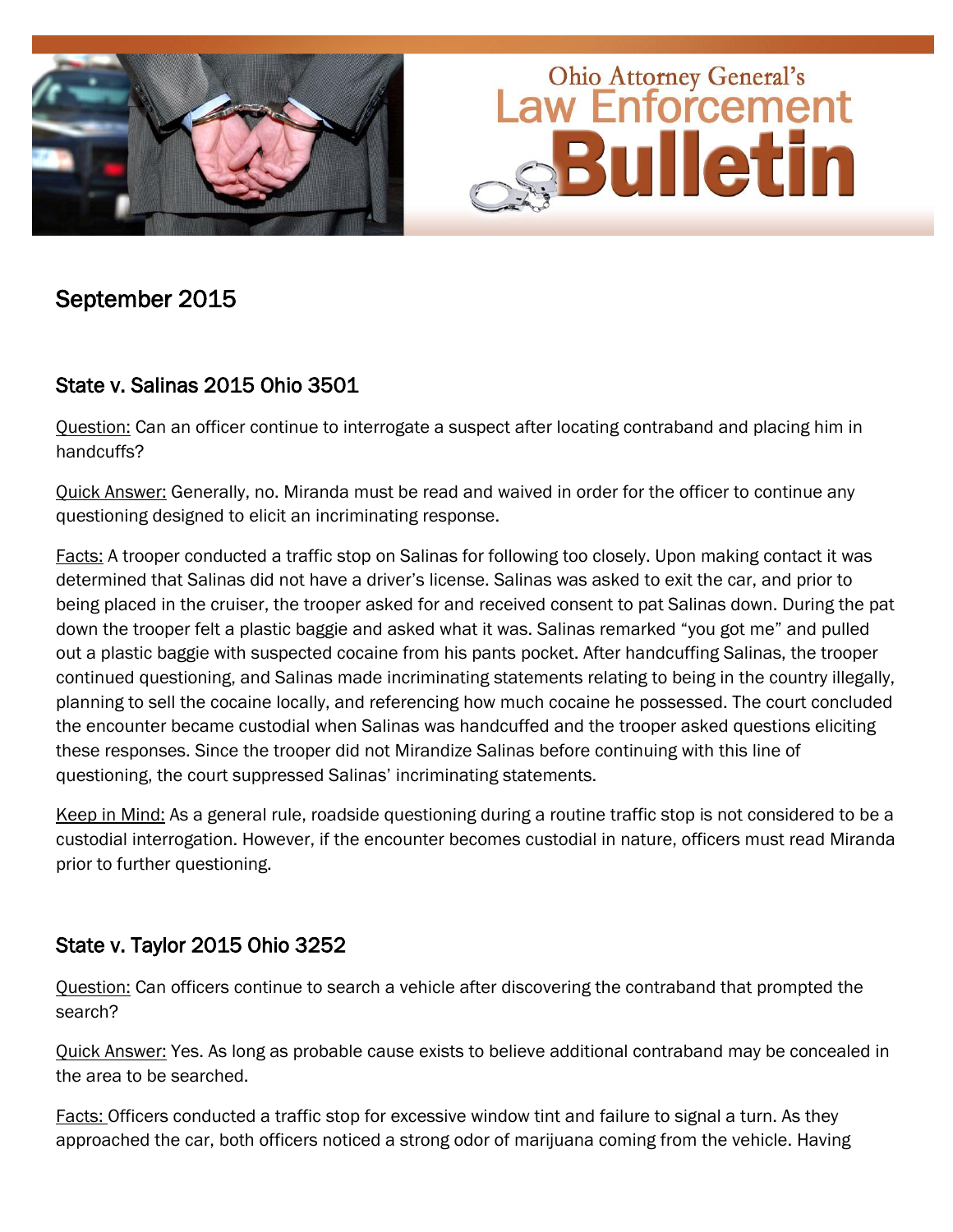probable cause based on the odor, officers searched the car. During the search, officers located two marijuana cigarettes and a magazine of live ammunition. Officers also found a set of keys that opened the glove box where they recovered an unloaded handgun. The defendant argued that police exceeded the scope of the search of his car without probable cause when they continued to search after finding marijuana cigarettes (*the source of the smell prompting the search).* The court concluded the smell of marijuana provided the officers with probable cause to search the passenger compartment of the suspect's car and the probable cause does not end once some drugs are found.

Keep in Mind: When probable cause exists to search a vehicle, officers are permitted to search anywhere the item of contraband may be located, including the glove box and other closed containers.

## Salgado v. Montgomery County Sheriff's Office 2015 Ohio 3387

Question: Can a sheriff's office deny a carrying concealed weapon (CCW) application on the sole basis of an applicant being convicted on a misdemeanor of the fourth degree drug paraphernalia charge for possessing a marijuana pipe?

Quick Answer: No. In 2012, the Ohio legislature modified ORC 2925.14 and enacted ORC 2925.141 to reclassify the charge of possessing drug paraphernalia relating to the use of marijuana which was previously a misdemeanor of the fourth degree (M4), to a minor misdemeanor (MM).

Facts: In 2004, Salgado was convicted of possession of drug paraphernalia under ORC 2925.14, an M4. In 2012, the legislature reclassified this provision (2925.141) as a MM when the paraphernalia involved the use of marijuana. Salgado applied for and was denied a permit to carry a concealed handgun in 2014 based solely on his 2004 conviction. The CCW statue (2923.125) prohibits issuing a permit to a person who has been convicted of an offense involving the illegal use of a drug of abuse as long as the offense is *not classified as a minor misdemeanor.* In determining Salgado's eligibility, the court considered the spirit of the legislature's intent to distinguish marijuana from other drugs of abuse. In doing so, although Salgado had been convicted of an M4, the court concluded under the new statute this would be a minor misdemeanor thus making Salgado otherwise eligible.

Keep in Mind: Our criminal code often undergoes changes. While some may seem minimal, it is important to remember that these changes can have an impact on charging considerations, sentencing, and even application processes such as CCW permitting.

## State v. Foster 2015 Ohio 3401

Question: Are officers permitted to search any area for evidence of criminal activity while conducting a sweep of a residence for possible intruders?

Quick Answer: No. Officers may only search areas in which an intruder may be hidden.

Facts: Officers responded to an alarm call at a residence to find the front door slightly ajar. Officers entered the home to check for intruders and once inside smelled raw marijuana and saw paraphernalia in plain view. They continued their sweep in a bathroom where they observed a shelf that was deep enough to conceal a person. Officers checked the shelf and found a Crown Royal whiskey bag and a loosely tied